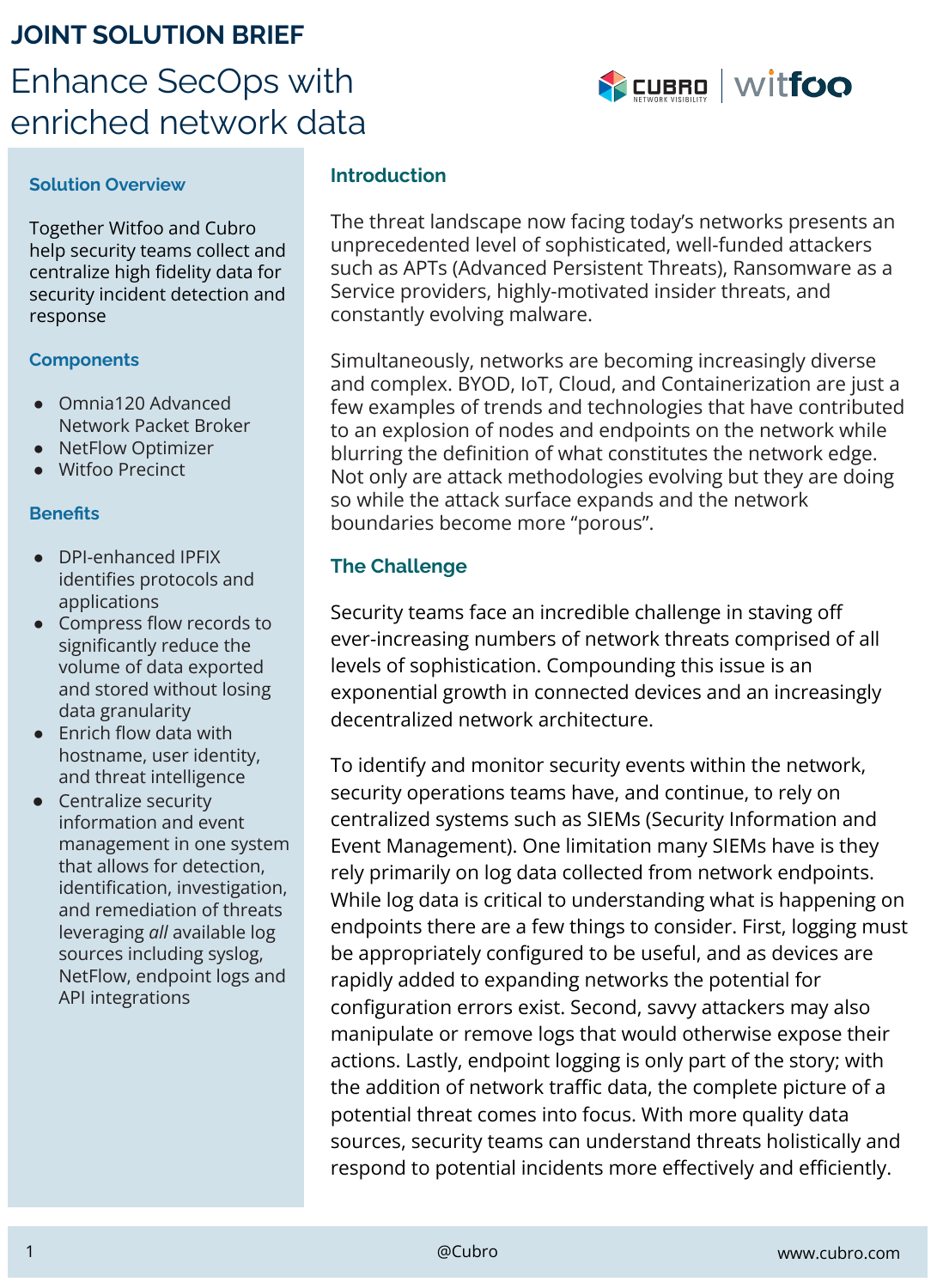

# **Joint Solution**

**Omnia120** provides the tapping, aggregation, and flow generation layer by obtaining an out-of-band copy of traffic traversing the network to generate one-to-one IPFIX records. These records contain all information traditionally found in NetFlow as well as protocol and application detection from Cubro's deep packet inspection engine, regardless of whether traffic is encrypted or not. This data is then forwarded to an instance of NetFlow Optimizer for further processing and data enrichment.

**NetFlow Optimizer (NFO)** uses patented streaming technology to aggregate flow records from multiple sources, such as virtual or physical network devices and public cloud flow logs, eliminating redundant data. Simultaneously, the data is augmented with valuable information, including GeoIP data, domain names, VM names, user identity, and threat detection, adding further layers of data enrichment. The output is also standardized to Syslog format before being forwarded to WitFoo Precinct.

**WitFoo Precinct** leverages the enriched output from the Omnia120 and NFO, along with other sources such as syslog, Kafka queues, APIs, agent data (e.g. Beats), and other log sources deployed throughout the infrastructure. Precinct is the centralized console that combines and correlates massive amounts of disparate data into meaningful, investigable units. By crowdsourcing a global community of cybersecurity expertise and leveraging time-tested methodologies from physical law-enforcement, WitFoo enables security teams to efficiently progress through the lifecycle of an attack; from threat detection and identification to analysis, and finally remediation with a robust set of SOAR (Security Orchestration and Automation) capabilities and API integrations with third-party solutions.

## **Joint Solution Components**

## **The Cubro Omnia120 Advanced Network Packet Broker**

The Omnia120 is an advanced network packet broker designed from the ground up to address the needs of evolving networks and demanding throughput requirements. Omnia provides purpose-built hardware capable of handling network links from 1 Gbps to several 100 Gbps and a feature-set derived from years of experience and engineering. Omnia combines features included in Advanced Network Packet Brokers with high-performance multi-core CPUs to enable numerous network monitoring, security and analytics uses cases and applications, including those from partners and the open-source community.

## **Cubro NetFlow Optimizer**

NetFlow Optimizer (NFO) uses patented streaming technology which allows the processing of flow data up to 10 times faster than competitive products. It is complementary to traditional network monitoring and security solutions. NFO provides aggregation of records from multiple flow data sources, converts it into standard Syslog or JSON format, filters to eliminate redundant data and enriches with useful additional information delivering a critical component for complete network visibility.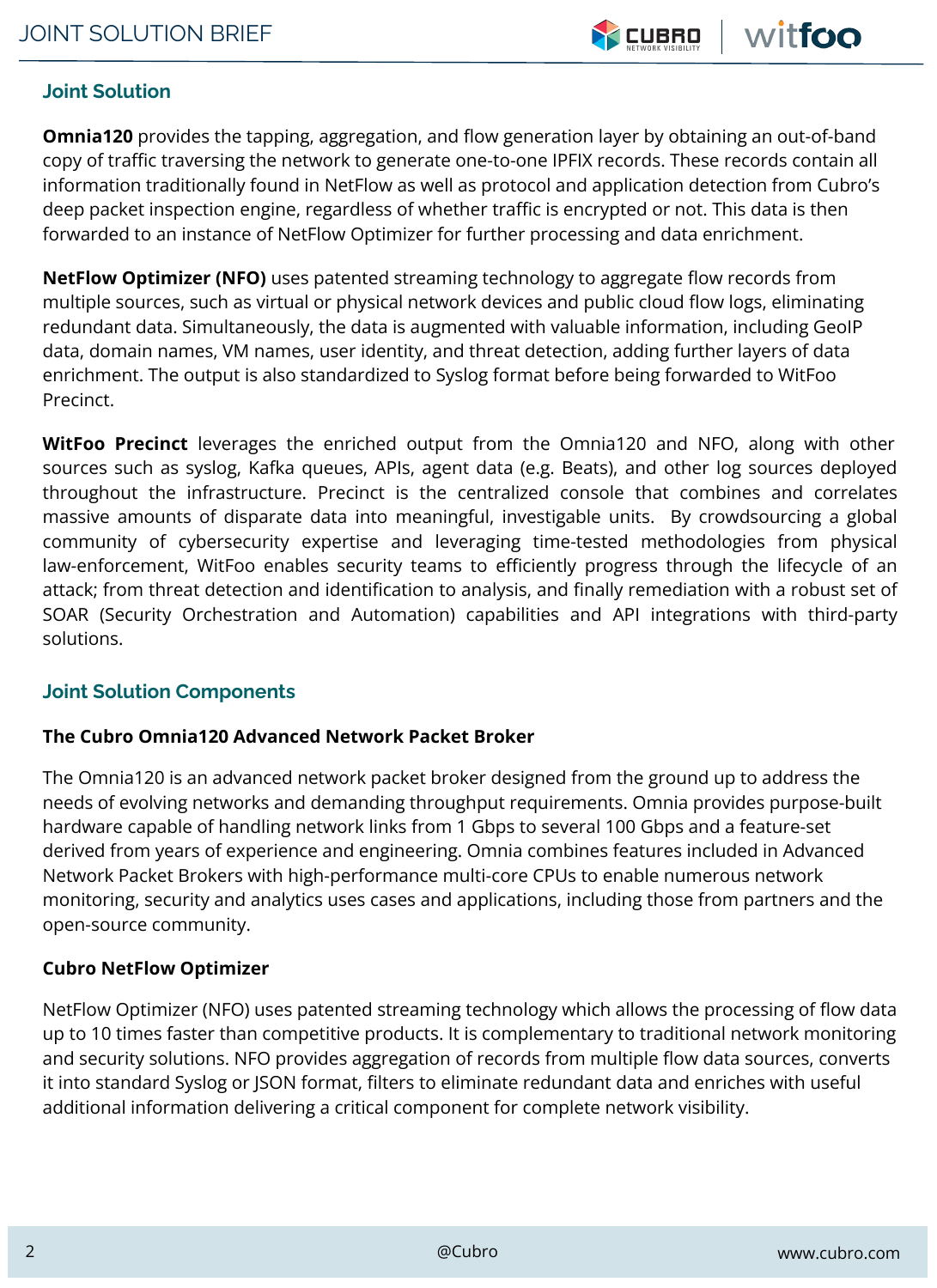

# **WitFoo Precinct**

WitFoo Precinct is a Comprehensive Security Operations (SECOPS) Platform built to mature the craft of cybersecurity operations. Leveraging a global community of cybersecurity experts and time-tested approaches from law enforcement, Precinct combines the best capabilities of SIEM, SOAR and Incident Response platforms to deliver meaningful data to everyone from the junior security investigator to the Board of Directors. Coordinating intelligence, expertise, and operations across the craft of cybersecurity operations, WitFoo decreases cybercrime through collaborative enforcement, deterrence and prevention.

## **Use Cases**

A combination of Cubro TAPs and mirror ports (such as SPAN and ERSPAN feeds) provide a copy of all network traffic to an Omnia120. The Omnia120 generates DPI enriched IPFIX records from all traffic sessions. These records are sent to an instance of NetFlow Optimizer for processing, compression, and further data enrichment. The output is standardized and forwarded to Witfoo Precinct for Security Operations. Additionally, the Omnia 120 can aggregate, filter, and distribute traffic to out-of-band security and monitoring tools (such as an IDS) and NetFlow Optimizer can ingest other structured data, such as public cloud flow logs (AWS/Google VPC Flow logs, Azure NSG Flow logs), for processing and forwarding to Precinct.

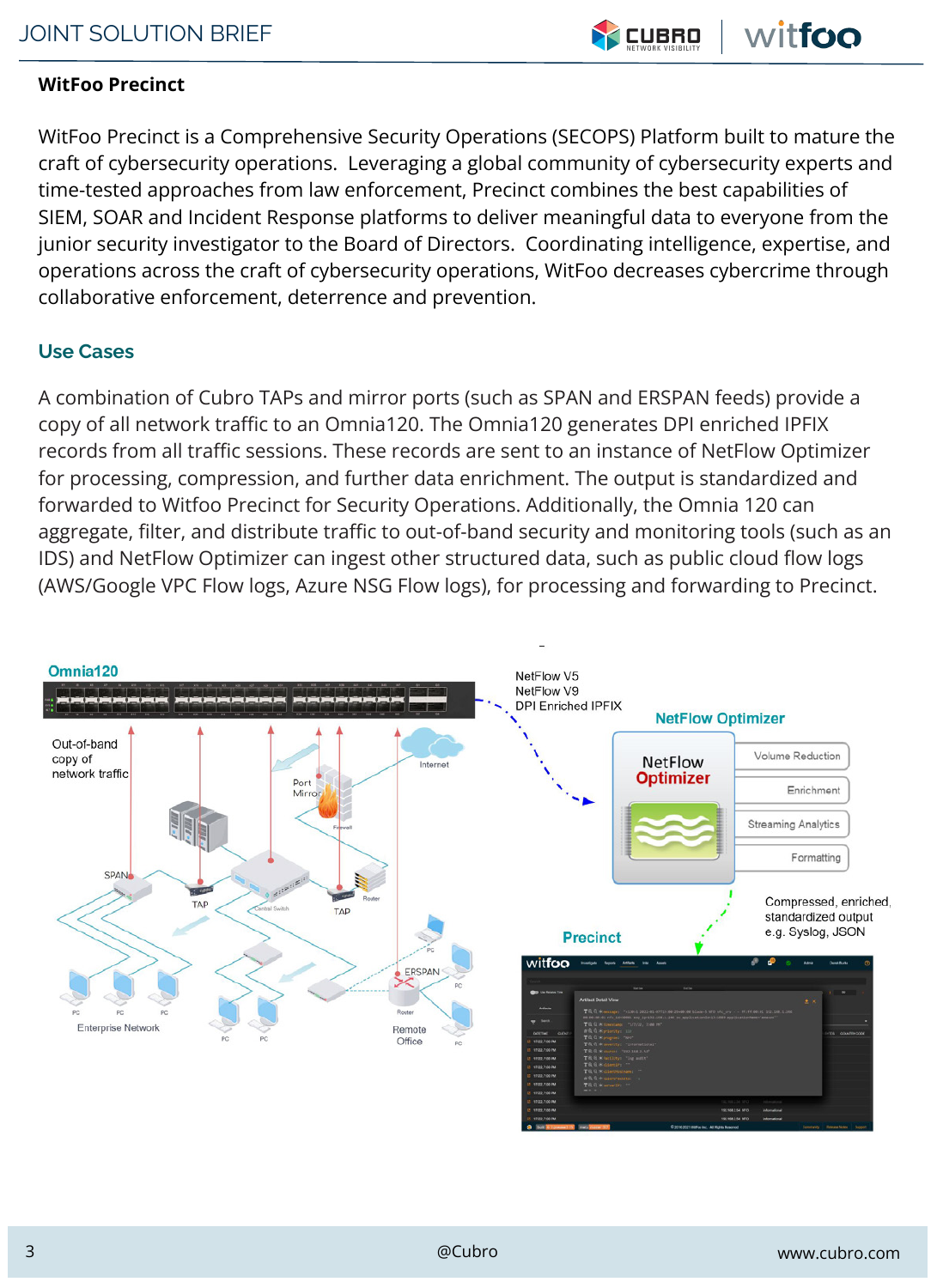As in the example above, a combination of Cubro TAPs and mirror ports (such as SPAN and ERSPAN feeds) provide a copy of all network traffic to an Omnia120. The Omnia120 generates DPI enriched IPFIX records from all traffic sessions. These records are sent to a local instance of NetFlow Optimizer for processing, aggregation, and further data enrichment. The output is standardized and sent to a remote centralized installation of Witfoo Precinct for retention and analysis.



#### **About WitFoo**

Built by veterans of the military, law enforcement and cyber security, WitFoo is dedicated to delivering sustained success to the practitioners of cyber security operations.

Thousands of hours of ongoing research in the trenches with analysts, investigators, managers and executives led to the forming of WitFoo and the subsequent work. Secure together, WitFoo delivers the tools and data that allow for collaborative cybersecurity and prosecution of cyber criminals, resulting in the deterrence and prevention of cyber crime.

#### **About Cubro**

Cubro is a leading vendor of network visibility solutions that include network TAPs, Advanced Network Packet Brokers, Bypass Switches and Network Probes, for Service Providers and private and public sector Enterprises worldwide. Our solutions improve security posture while reducing costs by increasing the effectiveness and lifecycle of network security devices, improving business continuity, and reducing the total cost of ownership (TCO) while increasing the ROI of network security. Cubro's products remove network blind-spots to ensure all relevant network traffic is available for security analysis, filter out unnecessary network traffic, and provide high-availability capabilities for security solutions.

**For more information please visit [www.cubro.com](http://www.cubro.com), [www.witfoo.com](http://www.witfoo.com)**

**PLACE FOR PARTNA PARTNER**